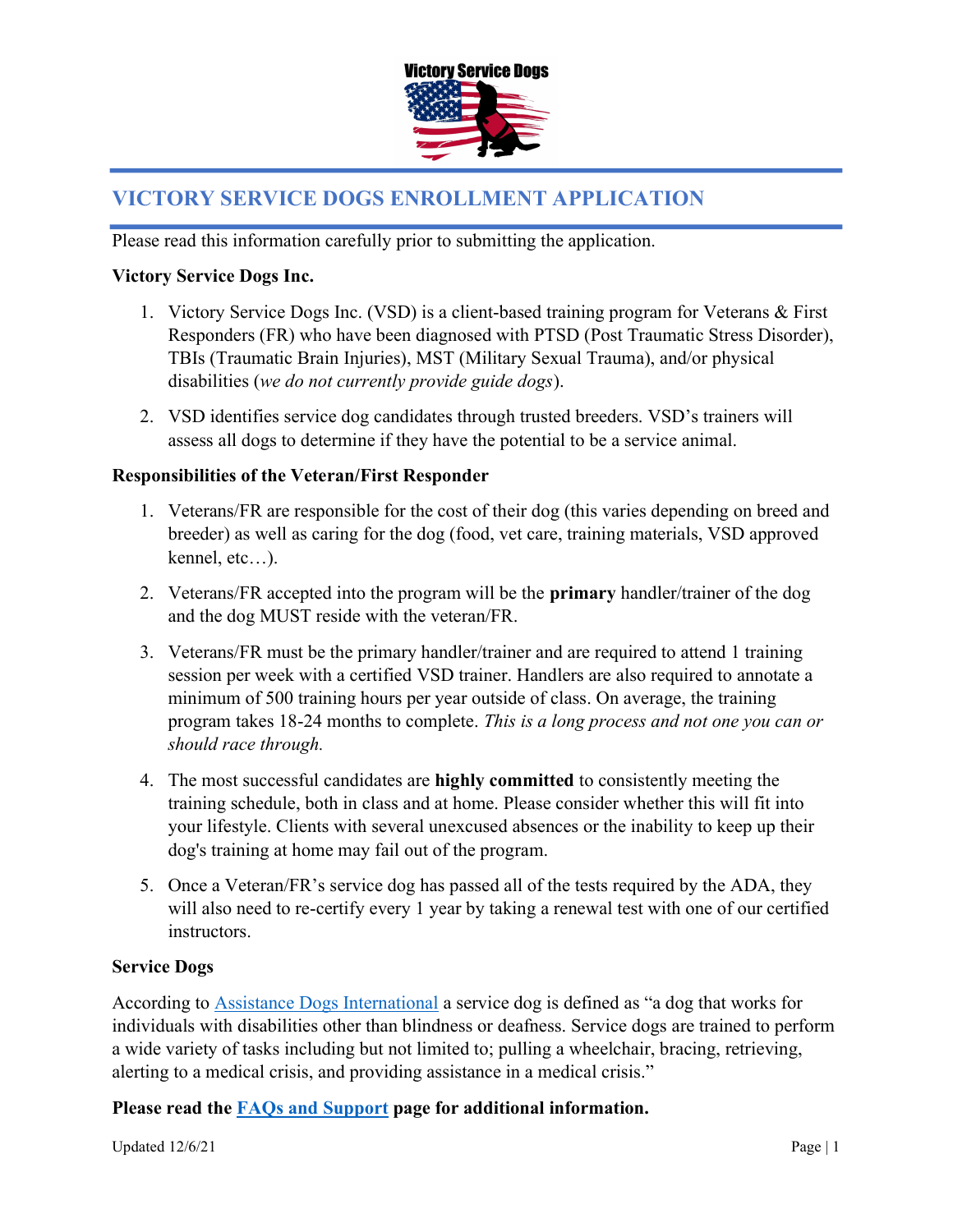

## Dog Disclaimer

- To ensure that the dogs brought into the Victory Service Dogs program are of the highest quality, dogs that do not fit the VSD requirements will NOT be accepted.
- Proof of all vaccinations is required, including Rabies and Bordetella.
- The best dogs usually show high intelligence, have a friendly disposition, a calm demeanor, and a strong work drive. The breeds recommended by the ADI for our service training are; Labrador Retrievers, Golden Retrievers, Standard Poodles (and occasionally Golden Doodles, Labradoodles and Sheepadoodles). We currently ONLY ACCEPT Golden Retrievers, Labrador Retrievers and Standard Poodles younger than 1 year old. The above mentioned poodle mixes may be accepted on a case-by-case basis.
- All dogs are subject to Assessment and Temperament testing before acceptance into the VSD program. Any dogs with aggressive behavior or a history of biting will NOT be admitted into the program. This is to protect you as our client, the general public, and our reputation as an organization.
- PLEASE NOTE: Clients may only have 2 dogs total (including service dog) living in their home. You may not add any other dogs to your residence once you've begun training and your dog passes certification as a service dog. Only once your service dog retires may you add another dog into your home. This is a non-negotiable rule and if it is broken, you may not continue with Victory Service Dogs.

Victory Service Dogs Inc. does not discriminate based on race, color, creed, national origin, sex, age, religion, marital status, sexual orientation, gender identity or expression, HIV/AIDS status, or physical or mental disability for the purpose of service, employment, membership, volunteering, or leadership.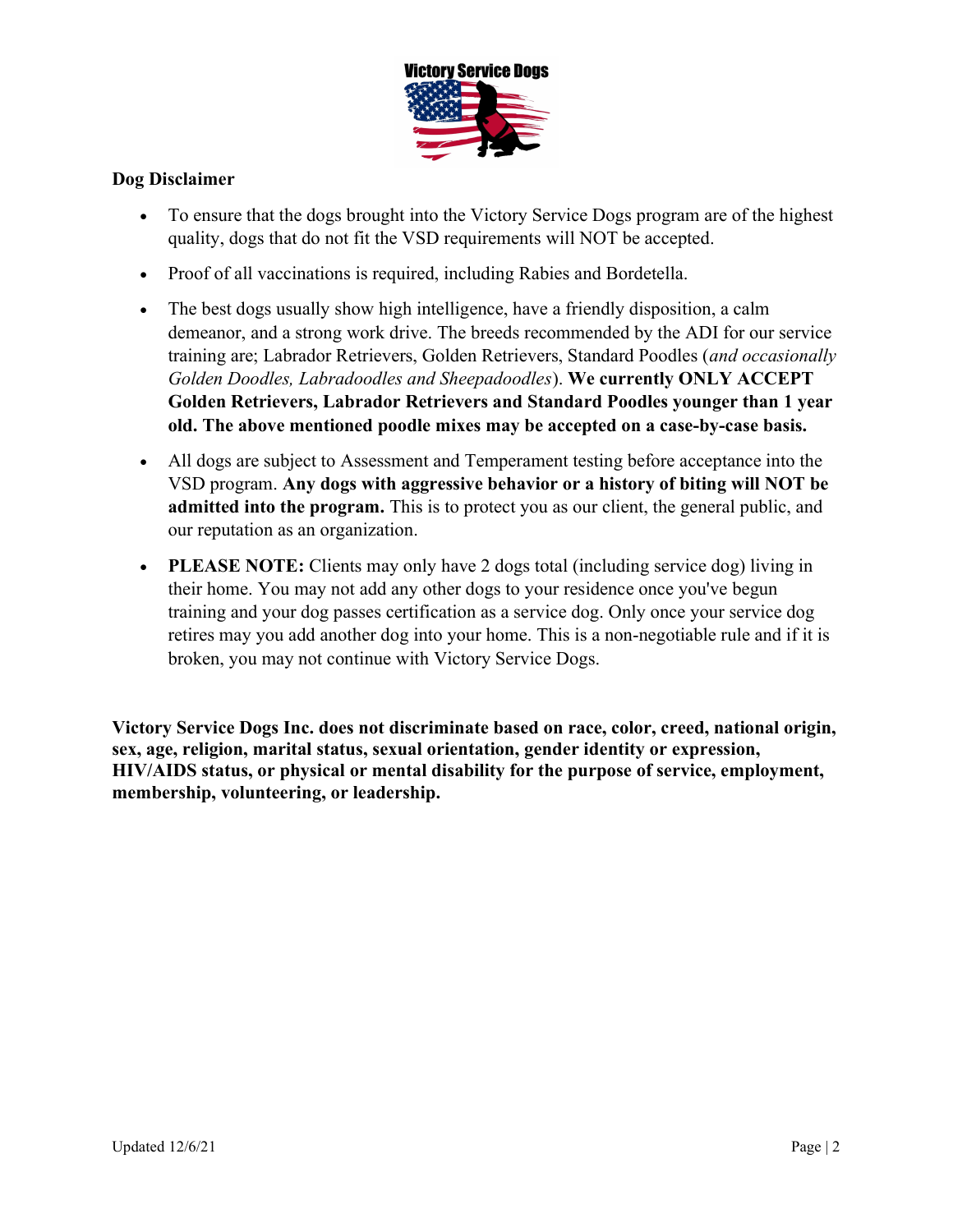

In order to be considered for the program, please use the following checklist for the required paperwork. The following items must be completed and verified by VSD before your application will be submitted to the review board. Any missing items will result in an incomplete application and will not be submitted to the review board.

□ **Completed** Enrollment Application

 $\Box$  Non-refundable \$75 Application Fee (please attach a check – payable to Victory Service Dogs, or proof of payment via PayPal receipt printout from our website's online donation)

 $\Box$  Standard Profile Photograph (able to clearly identify yourself, not blurry, well lit)

 $\Box$  One of the following: Copy of DD214, Member 4, First Responder ID badge or retirement letter, and/or orders to your transition battalion

□ VA Compensation Letter

 $\Box$  Medical recommendation from a doctor or mental health professional requesting the need for service dog (have provider send directly to Victory Service Dogs)

\*This letter requires the veteran's full name, the doctor or mental health professional's contact information (clinic name, address, signature, contact information).

 $\Box$  Reference Letters from two individuals (pg.10). These letters must be signed and mailed by the references, themselves, and the letter must contain: their name, address, phone number.

\* Application and Supporting Documents can be dropped off or mailed to: Victory Service Dogs 770 Wooten Rd. Suite 103 Colorado Springs, CO 80915. email: victoryservicedogsinc@gmail.com

#### Application materials are confidential.

Your written application and supplemental materials are considered the property of Victory Service Dogs, Inc.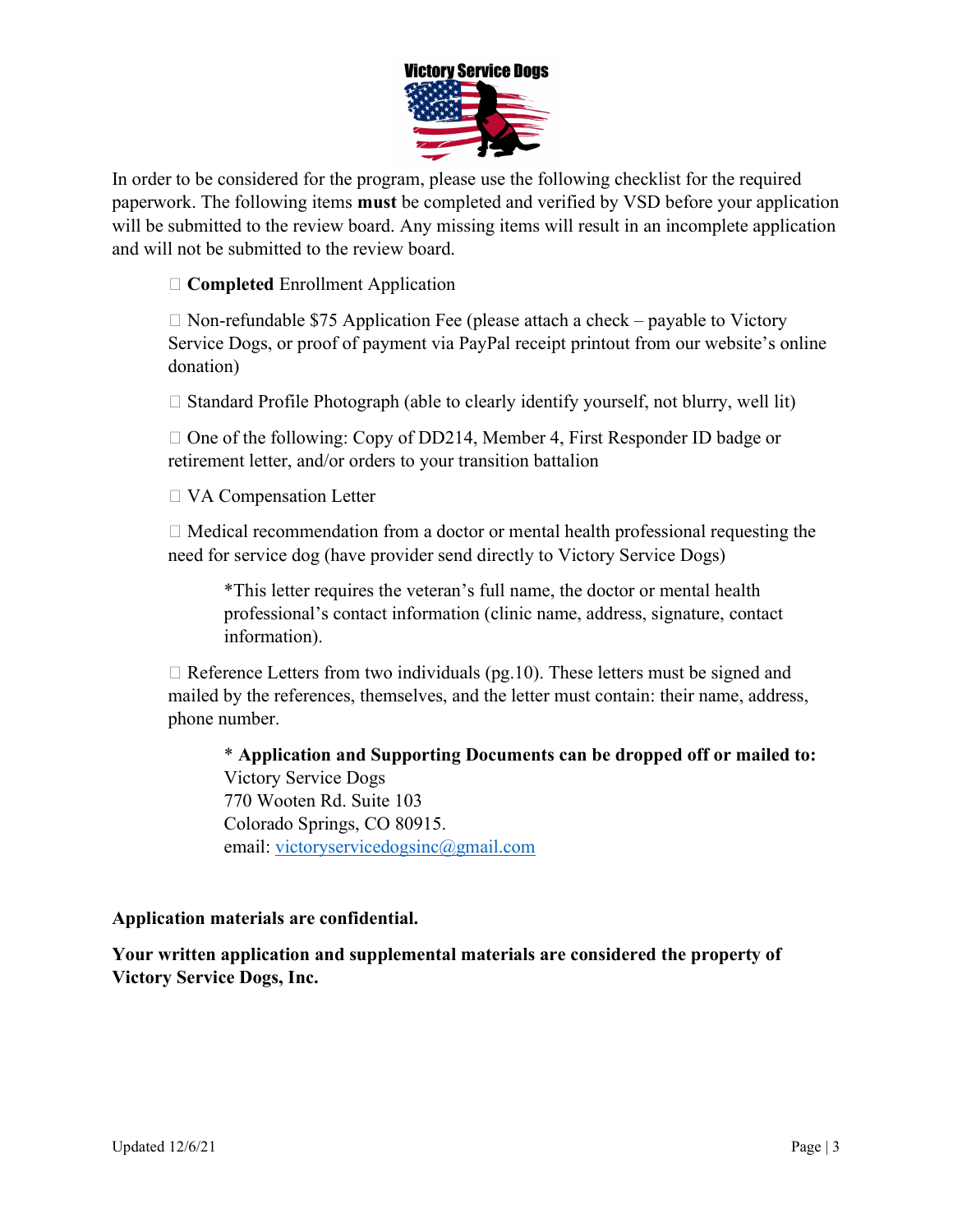

### SECTION 1 – BIOGRAPHICAL INFORMATION

| State: $ZIP:$                                                                                                                                                                                                                                                                                                                                                                                                |                |                                                                                                                                                                         |
|--------------------------------------------------------------------------------------------------------------------------------------------------------------------------------------------------------------------------------------------------------------------------------------------------------------------------------------------------------------------------------------------------------------|----------------|-------------------------------------------------------------------------------------------------------------------------------------------------------------------------|
|                                                                                                                                                                                                                                                                                                                                                                                                              |                | What type of home do you reside in (circle one)? House Apartment Other: _______________                                                                                 |
| How do you prefer to be contacted: Text Message Phone Email                                                                                                                                                                                                                                                                                                                                                  |                |                                                                                                                                                                         |
|                                                                                                                                                                                                                                                                                                                                                                                                              |                |                                                                                                                                                                         |
| Phone: $\frac{1}{\sqrt{1-\frac{1}{2}}\sqrt{1-\frac{1}{2}}\sqrt{1-\frac{1}{2}}\sqrt{1-\frac{1}{2}}\sqrt{1-\frac{1}{2}}\sqrt{1-\frac{1}{2}}\sqrt{1-\frac{1}{2}}\sqrt{1-\frac{1}{2}}\sqrt{1-\frac{1}{2}}\sqrt{1-\frac{1}{2}}\sqrt{1-\frac{1}{2}}\sqrt{1-\frac{1}{2}}\sqrt{1-\frac{1}{2}}\sqrt{1-\frac{1}{2}}\sqrt{1-\frac{1}{2}}\sqrt{1-\frac{1}{2}}\sqrt{1-\frac{1}{2}}\sqrt{1-\frac{1}{2}}\sqrt{1-\frac{1}{2$ |                |                                                                                                                                                                         |
| Text Message: Yes                                                                                                                                                                                                                                                                                                                                                                                            | N <sub>0</sub> |                                                                                                                                                                         |
|                                                                                                                                                                                                                                                                                                                                                                                                              |                |                                                                                                                                                                         |
|                                                                                                                                                                                                                                                                                                                                                                                                              |                | Rank:                                                                                                                                                                   |
| VA Disability Rating:                                                                                                                                                                                                                                                                                                                                                                                        |                | Please note: Branch of Service, Years of Service, Rank, and Disability Rating are for<br>informational purposes only and are not factors used to determine eligibility. |
|                                                                                                                                                                                                                                                                                                                                                                                                              |                |                                                                                                                                                                         |
| Are you applying as a (circle one): Caregiver                                                                                                                                                                                                                                                                                                                                                                |                | Client                                                                                                                                                                  |
| <b>Employment Information</b>                                                                                                                                                                                                                                                                                                                                                                                |                |                                                                                                                                                                         |
| Are you currently employed?                                                                                                                                                                                                                                                                                                                                                                                  | <b>Yes</b>     | N <sub>0</sub>                                                                                                                                                          |
| If so, where?                                                                                                                                                                                                                                                                                                                                                                                                |                |                                                                                                                                                                         |
|                                                                                                                                                                                                                                                                                                                                                                                                              |                | How many hours a day?                                                                                                                                                   |
|                                                                                                                                                                                                                                                                                                                                                                                                              |                | Supervisor's name and title:                                                                                                                                            |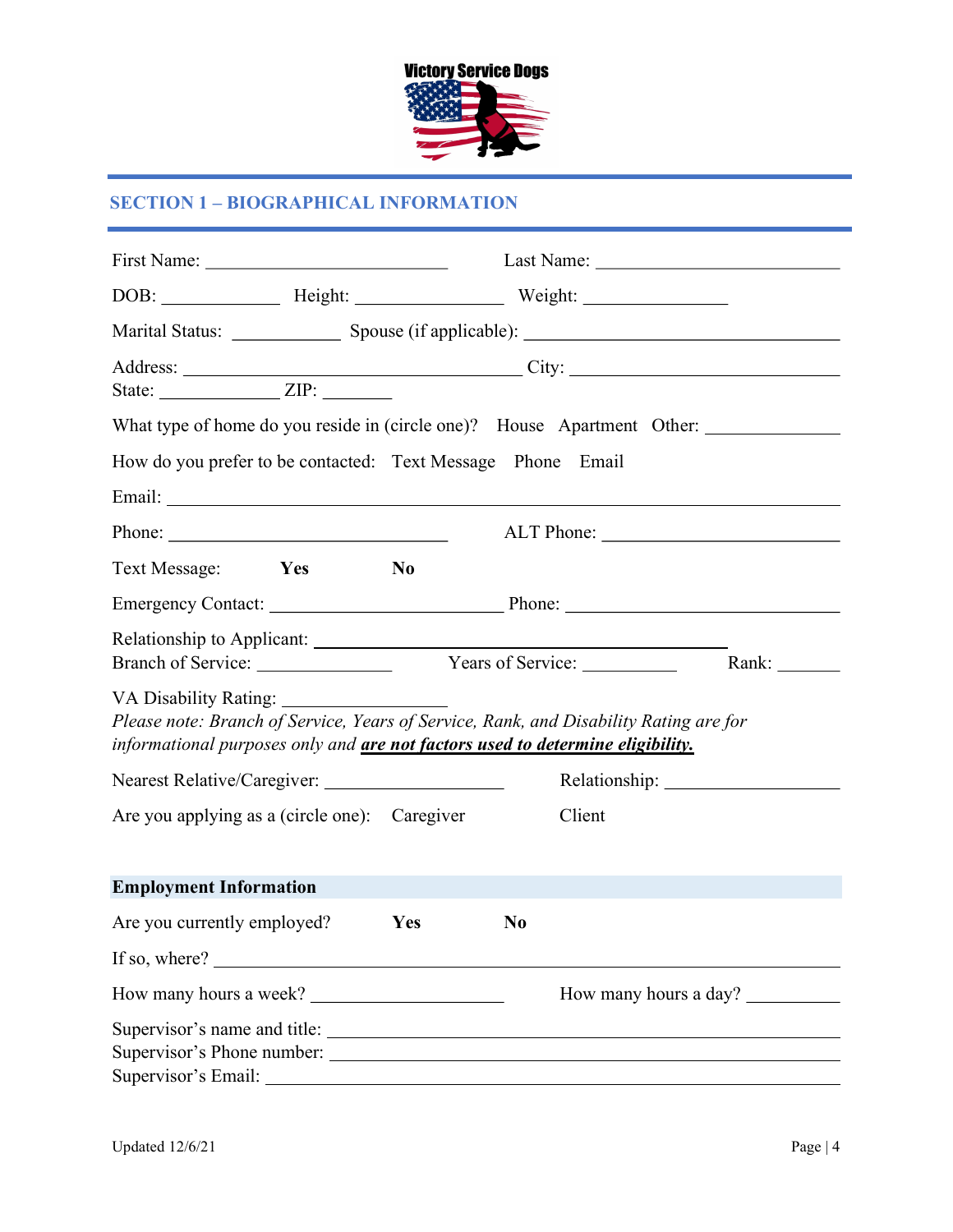

Are you attending school? Yes No

Have you even been charged with or convicted of animal cruelty? Yes No

### Veteran Status (First Responder; Not Applicable)

| To join our program, you must be a Veteran or assigned to the Warrior Transition Battalion |            |     |    |  |
|--------------------------------------------------------------------------------------------|------------|-----|----|--|
| (WTB). Does this apply?                                                                    | <b>Yes</b> | No  |    |  |
| Military Branch of Service?                                                                |            |     |    |  |
| Were you honorably discharged?                                                             |            | Yes | No |  |

## SECTION 2 – DISABILITY INFORMATION

Please provide a short biography detailing your personal background, military background, and long-/short-term goals that you would like to achieve with the help of a service dog.

 $\mathcal{L}_\mathcal{L} = \mathcal{L}_\mathcal{L} = \mathcal{L}_\mathcal{L} = \mathcal{L}_\mathcal{L} = \mathcal{L}_\mathcal{L} = \mathcal{L}_\mathcal{L} = \mathcal{L}_\mathcal{L} = \mathcal{L}_\mathcal{L} = \mathcal{L}_\mathcal{L} = \mathcal{L}_\mathcal{L} = \mathcal{L}_\mathcal{L} = \mathcal{L}_\mathcal{L} = \mathcal{L}_\mathcal{L} = \mathcal{L}_\mathcal{L} = \mathcal{L}_\mathcal{L} = \mathcal{L}_\mathcal{L} = \mathcal{L}_\mathcal{L}$  $\mathcal{L}_\mathcal{L} = \mathcal{L}_\mathcal{L} = \mathcal{L}_\mathcal{L} = \mathcal{L}_\mathcal{L} = \mathcal{L}_\mathcal{L} = \mathcal{L}_\mathcal{L} = \mathcal{L}_\mathcal{L} = \mathcal{L}_\mathcal{L} = \mathcal{L}_\mathcal{L} = \mathcal{L}_\mathcal{L} = \mathcal{L}_\mathcal{L} = \mathcal{L}_\mathcal{L} = \mathcal{L}_\mathcal{L} = \mathcal{L}_\mathcal{L} = \mathcal{L}_\mathcal{L} = \mathcal{L}_\mathcal{L} = \mathcal{L}_\mathcal{L}$ 

Have you been medically diagnosed with PTSD, TBI, MST and/or MOBILITY ISSUES? (Please circle all that apply)

| PTSD | TBI | MST | <b>Mobility Issues</b> |
|------|-----|-----|------------------------|
|      |     |     |                        |

Define disabilities: (please describe the disability you want a Service Dog to help with):

 $\mathcal{L}_\mathcal{L} = \mathcal{L}_\mathcal{L} = \mathcal{L}_\mathcal{L} = \mathcal{L}_\mathcal{L} = \mathcal{L}_\mathcal{L} = \mathcal{L}_\mathcal{L} = \mathcal{L}_\mathcal{L} = \mathcal{L}_\mathcal{L} = \mathcal{L}_\mathcal{L} = \mathcal{L}_\mathcal{L} = \mathcal{L}_\mathcal{L} = \mathcal{L}_\mathcal{L} = \mathcal{L}_\mathcal{L} = \mathcal{L}_\mathcal{L} = \mathcal{L}_\mathcal{L} = \mathcal{L}_\mathcal{L} = \mathcal{L}_\mathcal{L}$ 

l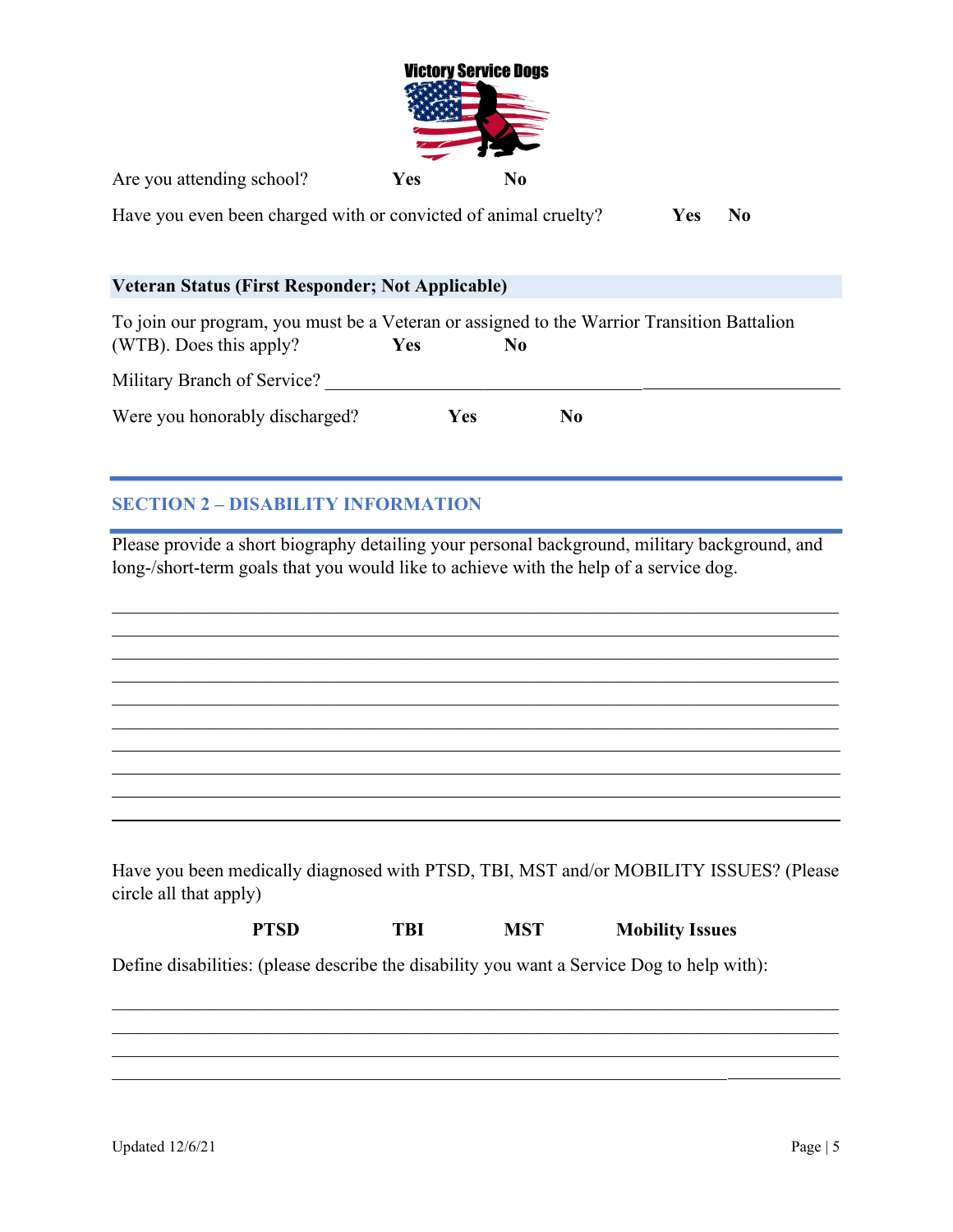

Cause of Disability (be as specific as you can, "military service" is not applicable):

Define your specific need(s) for a service dog:

In your own words, explain in detail, your individual stressor(s): (what triggers you?)

How long have you been disabled?

If the disability was caused by an injury, what progress has been made post-injury?

Please indicate adaptive equipment used, if any: (circle all that apply)

| Wheelchair Crutches | Walker | Cane | <b>Scooter</b> |
|---------------------|--------|------|----------------|
| Other:              |        |      |                |

**Updated 12/6/21**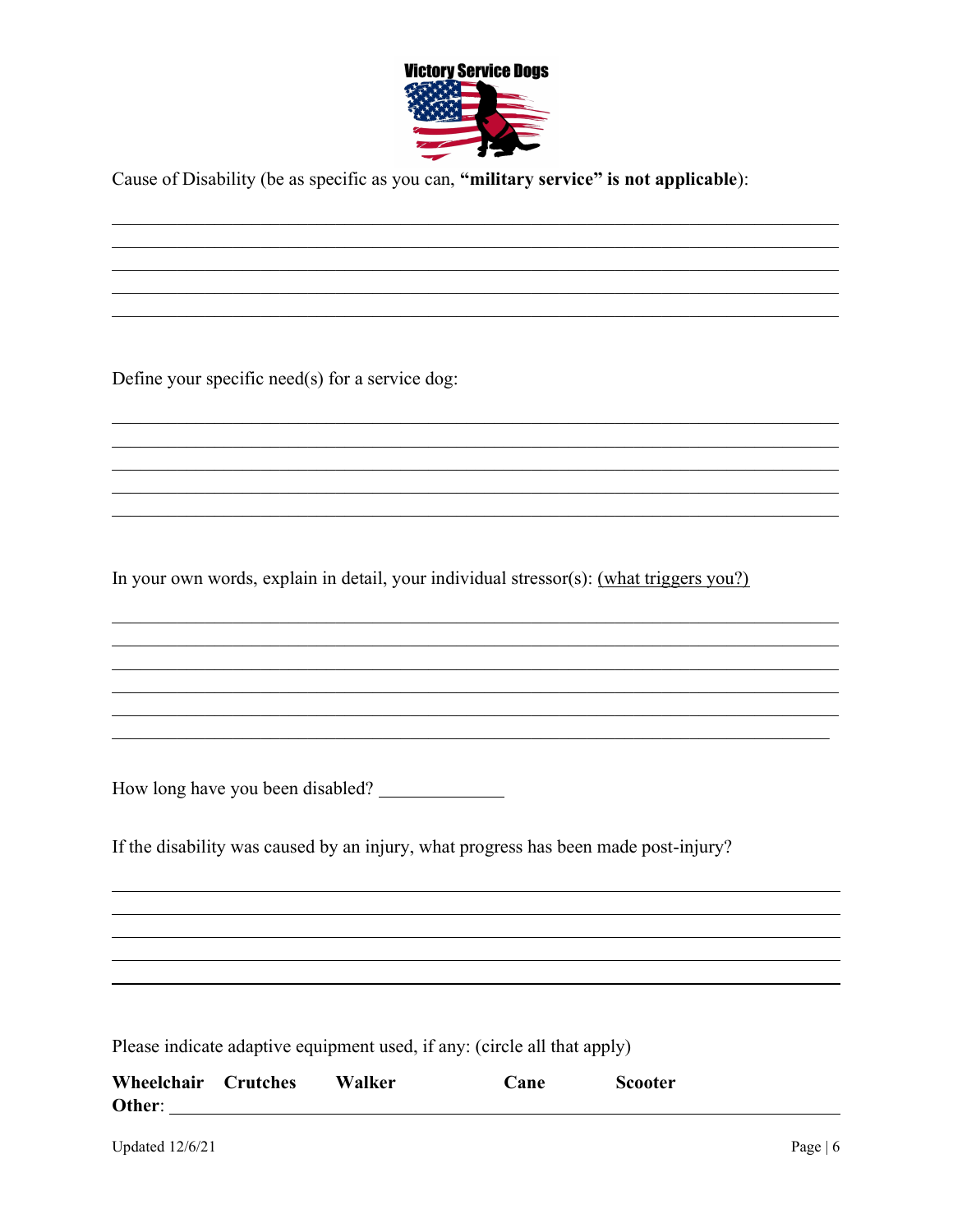

Please describe your limitations, but not limited to: mobility, physical strength, endurance, reaction speed, balance, vision, speech difficulties, heat, cold or pain sensitivity, ability to read and understand written material, anything that might help us better understand your needs. \*indicate all that apply, explain in detail

What is a typical day like for you?

 $\overline{a}$ 

l

 $\overline{a}$ 

 $\mathcal{L}_\text{max}$  and  $\mathcal{L}_\text{max}$  and  $\mathcal{L}_\text{max}$  and  $\mathcal{L}_\text{max}$ 

Do you have additional diagnoses, to include a mental health diagnosis?

 $\mathcal{L}_\mathcal{L} = \mathcal{L}_\mathcal{L} = \mathcal{L}_\mathcal{L} = \mathcal{L}_\mathcal{L} = \mathcal{L}_\mathcal{L} = \mathcal{L}_\mathcal{L} = \mathcal{L}_\mathcal{L} = \mathcal{L}_\mathcal{L} = \mathcal{L}_\mathcal{L} = \mathcal{L}_\mathcal{L} = \mathcal{L}_\mathcal{L} = \mathcal{L}_\mathcal{L} = \mathcal{L}_\mathcal{L} = \mathcal{L}_\mathcal{L} = \mathcal{L}_\mathcal{L} = \mathcal{L}_\mathcal{L} = \mathcal{L}_\mathcal{L}$ 

| Symptom Checklist (1 = mild; 2 = moderate; 3 = severe; $n/a$ = not applicable) |                              |                                  |  |  |  |
|--------------------------------------------------------------------------------|------------------------------|----------------------------------|--|--|--|
| Depressed Mood 1 2 3 n/a                                                       | Social Isolation 1 2 3 $n/a$ | Mania 1 2 3 n/a                  |  |  |  |
| Anger/Irritability 1 2 3 n/a                                                   | Negativity 1 2 3 $n/a$       | Hallucinations $1 2 3 n/a$       |  |  |  |
| Impulsivity 1 2 3 $n/a$                                                        | Anxiety 1 2 3 n/a            | Paranoid Ideation 1 2 3 n/a      |  |  |  |
| Delusions $1 2 3 n/a$                                                          | Dissociation 1 2 3 $n/a$     | Obsessions/Compulsions 1 2 3 n/a |  |  |  |
| Other Symptoms:                                                                |                              |                                  |  |  |  |

 $\mathcal{L}_\text{max}$  and  $\mathcal{L}_\text{max}$  and  $\mathcal{L}_\text{max}$  and  $\mathcal{L}_\text{max}$  and  $\mathcal{L}_\text{max}$  and  $\mathcal{L}_\text{max}$ 

 $\mathcal{L}_\mathcal{L} = \mathcal{L}_\mathcal{L} = \mathcal{L}_\mathcal{L} = \mathcal{L}_\mathcal{L} = \mathcal{L}_\mathcal{L} = \mathcal{L}_\mathcal{L} = \mathcal{L}_\mathcal{L} = \mathcal{L}_\mathcal{L} = \mathcal{L}_\mathcal{L} = \mathcal{L}_\mathcal{L} = \mathcal{L}_\mathcal{L} = \mathcal{L}_\mathcal{L} = \mathcal{L}_\mathcal{L} = \mathcal{L}_\mathcal{L} = \mathcal{L}_\mathcal{L} = \mathcal{L}_\mathcal{L} = \mathcal{L}_\mathcal{L}$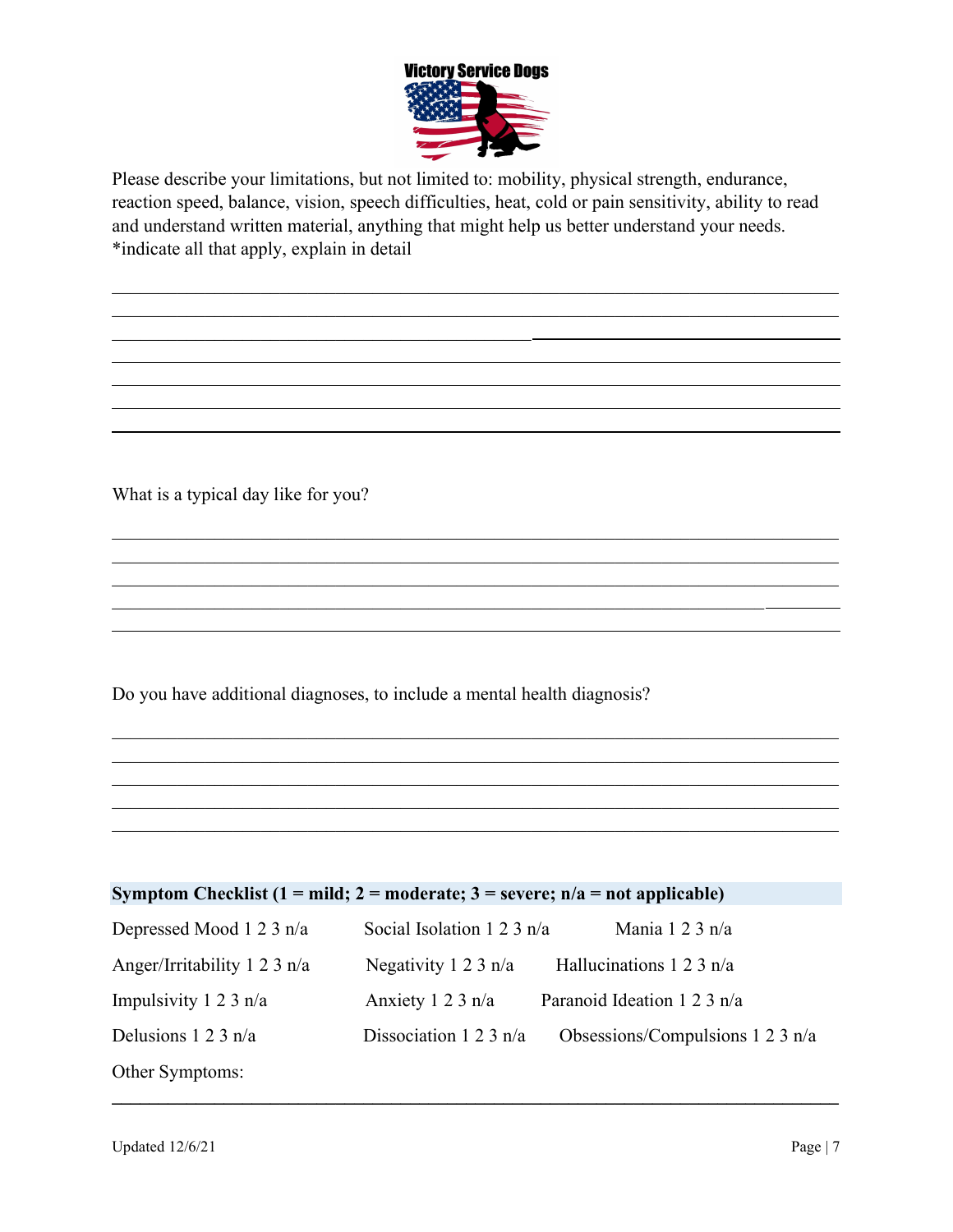

 $\mathcal{L}_\mathcal{L} = \mathcal{L}_\mathcal{L} = \mathcal{L}_\mathcal{L} = \mathcal{L}_\mathcal{L} = \mathcal{L}_\mathcal{L} = \mathcal{L}_\mathcal{L} = \mathcal{L}_\mathcal{L} = \mathcal{L}_\mathcal{L} = \mathcal{L}_\mathcal{L} = \mathcal{L}_\mathcal{L} = \mathcal{L}_\mathcal{L} = \mathcal{L}_\mathcal{L} = \mathcal{L}_\mathcal{L} = \mathcal{L}_\mathcal{L} = \mathcal{L}_\mathcal{L} = \mathcal{L}_\mathcal{L} = \mathcal{L}_\mathcal{L}$  $\mathcal{L}_\mathcal{L} = \{ \mathcal{L}_\mathcal{L} = \{ \mathcal{L}_\mathcal{L} = \{ \mathcal{L}_\mathcal{L} = \{ \mathcal{L}_\mathcal{L} = \{ \mathcal{L}_\mathcal{L} = \{ \mathcal{L}_\mathcal{L} = \{ \mathcal{L}_\mathcal{L} = \{ \mathcal{L}_\mathcal{L} = \{ \mathcal{L}_\mathcal{L} = \{ \mathcal{L}_\mathcal{L} = \{ \mathcal{L}_\mathcal{L} = \{ \mathcal{L}_\mathcal{L} = \{ \mathcal{L}_\mathcal{L} = \{ \mathcal{L}_\mathcal{$ 

 $\mathcal{L}_\mathcal{L} = \{ \mathcal{L}_\mathcal{L} = \{ \mathcal{L}_\mathcal{L} = \{ \mathcal{L}_\mathcal{L} = \{ \mathcal{L}_\mathcal{L} = \{ \mathcal{L}_\mathcal{L} = \{ \mathcal{L}_\mathcal{L} = \{ \mathcal{L}_\mathcal{L} = \{ \mathcal{L}_\mathcal{L} = \{ \mathcal{L}_\mathcal{L} = \{ \mathcal{L}_\mathcal{L} = \{ \mathcal{L}_\mathcal{L} = \{ \mathcal{L}_\mathcal{L} = \{ \mathcal{L}_\mathcal{L} = \{ \mathcal{L}_\mathcal{$ 

History of addiction (substance and/or behavior):

History of Anger Management:

l

l

l  $\overline{a}$ 

 $\overline{a}$  $\overline{a}$ 

## SECTION 3 – HOME ENVIRONMENT

Please provide the name(s) and ages of people living in the same residence with the Veteran/FR:

| Name: | Age: | Relationship: |
|-------|------|---------------|
| Name: | Age: | Relationship: |
| Name: | Age: | Relationship: |
| Name: | Age: | Relationship: |

 $\mathcal{L}_\mathcal{L} = \mathcal{L}_\mathcal{L} = \mathcal{L}_\mathcal{L} = \mathcal{L}_\mathcal{L} = \mathcal{L}_\mathcal{L} = \mathcal{L}_\mathcal{L} = \mathcal{L}_\mathcal{L} = \mathcal{L}_\mathcal{L} = \mathcal{L}_\mathcal{L} = \mathcal{L}_\mathcal{L} = \mathcal{L}_\mathcal{L} = \mathcal{L}_\mathcal{L} = \mathcal{L}_\mathcal{L} = \mathcal{L}_\mathcal{L} = \mathcal{L}_\mathcal{L} = \mathcal{L}_\mathcal{L} = \mathcal{L}_\mathcal{L}$  $\mathcal{L}_\mathcal{L} = \{ \mathcal{L}_\mathcal{L} = \{ \mathcal{L}_\mathcal{L} = \{ \mathcal{L}_\mathcal{L} = \{ \mathcal{L}_\mathcal{L} = \{ \mathcal{L}_\mathcal{L} = \{ \mathcal{L}_\mathcal{L} = \{ \mathcal{L}_\mathcal{L} = \{ \mathcal{L}_\mathcal{L} = \{ \mathcal{L}_\mathcal{L} = \{ \mathcal{L}_\mathcal{L} = \{ \mathcal{L}_\mathcal{L} = \{ \mathcal{L}_\mathcal{L} = \{ \mathcal{L}_\mathcal{L} = \{ \mathcal{L}_\mathcal{$ 

Home Pet(s)—Name Type/Breed Age Gender: \_\_\_\_\_\_\_\_\_\_\_\_\_\_\_\_\_\_\_\_\_\_\_\_\_\_\_\_\_\_\_\_\_\_\_\_\_\_\_

Fenced backyard: Yes No

If "no" fenced yard, explain location for exercise:

Who is the primary caregiver of family pet(s) (if applicable):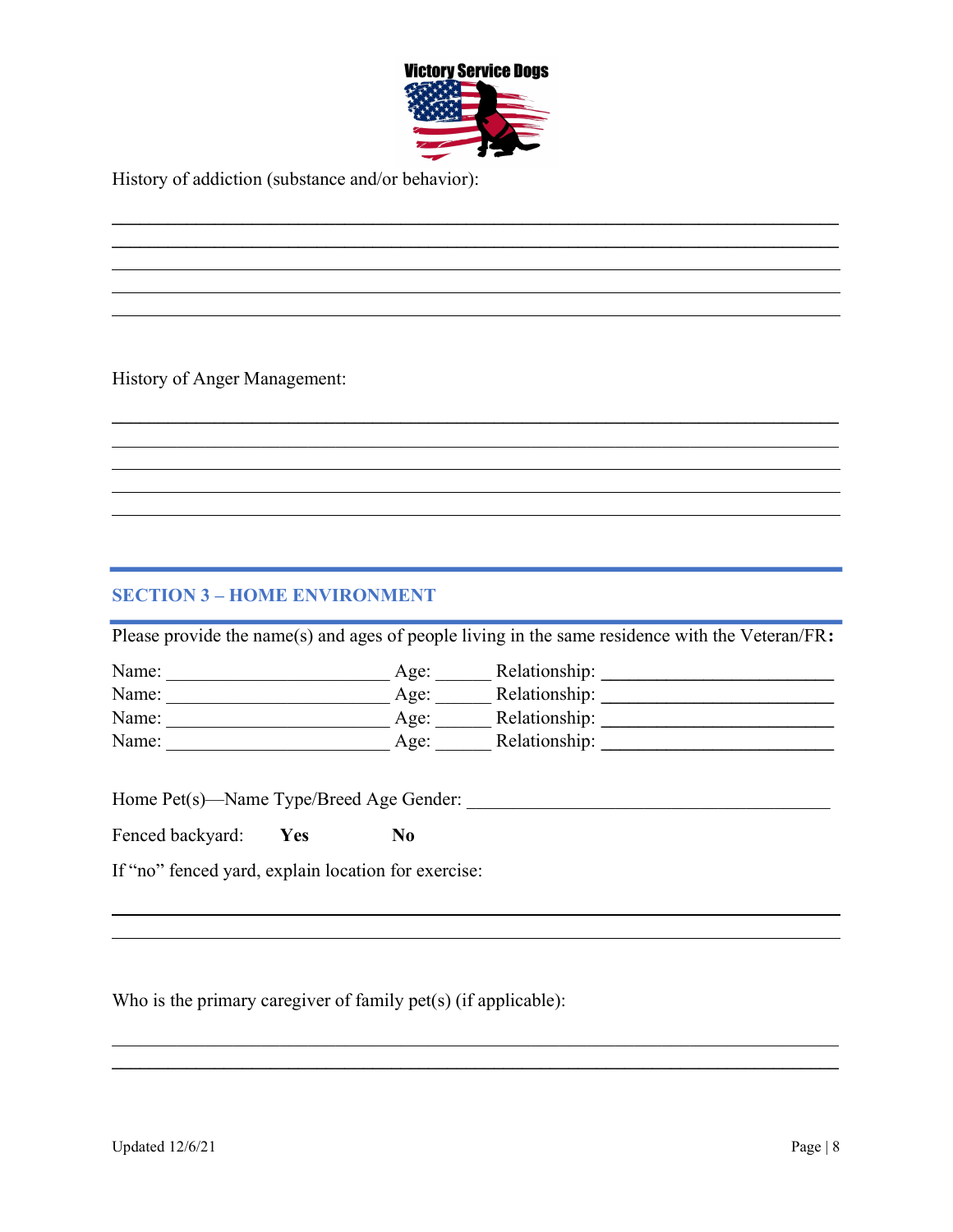

Does anyone in your residence have any concern(s) of having a service animal in your/his/her home? Does he/she not want to have a dog in the house? If so, please explain.

 $\mathcal{L}_\mathcal{L} = \mathcal{L}_\mathcal{L} = \mathcal{L}_\mathcal{L} = \mathcal{L}_\mathcal{L} = \mathcal{L}_\mathcal{L} = \mathcal{L}_\mathcal{L} = \mathcal{L}_\mathcal{L} = \mathcal{L}_\mathcal{L} = \mathcal{L}_\mathcal{L} = \mathcal{L}_\mathcal{L} = \mathcal{L}_\mathcal{L} = \mathcal{L}_\mathcal{L} = \mathcal{L}_\mathcal{L} = \mathcal{L}_\mathcal{L} = \mathcal{L}_\mathcal{L} = \mathcal{L}_\mathcal{L} = \mathcal{L}_\mathcal{L}$  $\_$ 

Do you or anyone who resides with you (if applicable) have a fear or severe dislike of dogs?

Yes No

VSD does not allow a program participant to have more than two dogs total (including the service dog) in any given residence. If you have more than two dogs at this time, please contact VSD.

\*Every animal in the home must be assessed prior to acceptance into the program.

How many dogs are currently in your residence?

Do any of your current dogs exhibit behavioral issues? Behavioral issues include, but are not limited to: aggression (toward people or other animals), excessive barking/howling, resource guarding, etc... Yes No

Would you like to have your own dog evaluated to be a service  $\log$ ? Yes No \*must be less than 1 year old and be one of the accepted breeds (Golden Retriever, Labrador Retriever, or Standard Poodle)

If yes, please provide the following information about your dog:

Breed \_\_\_\_\_\_\_\_\_\_\_\_\_\_\_\_\_\_\_ Age/DOB \_\_\_\_\_\_\_\_\_\_\_\_\_\_\_\_\_ Weight \_\_\_\_\_\_\_\_\_\_\_\_\_\_\_\_\_\_\_\_\_

How would you exercise your dog?

What would you like your dog to be able to do for you?

What is your usual transportation?

l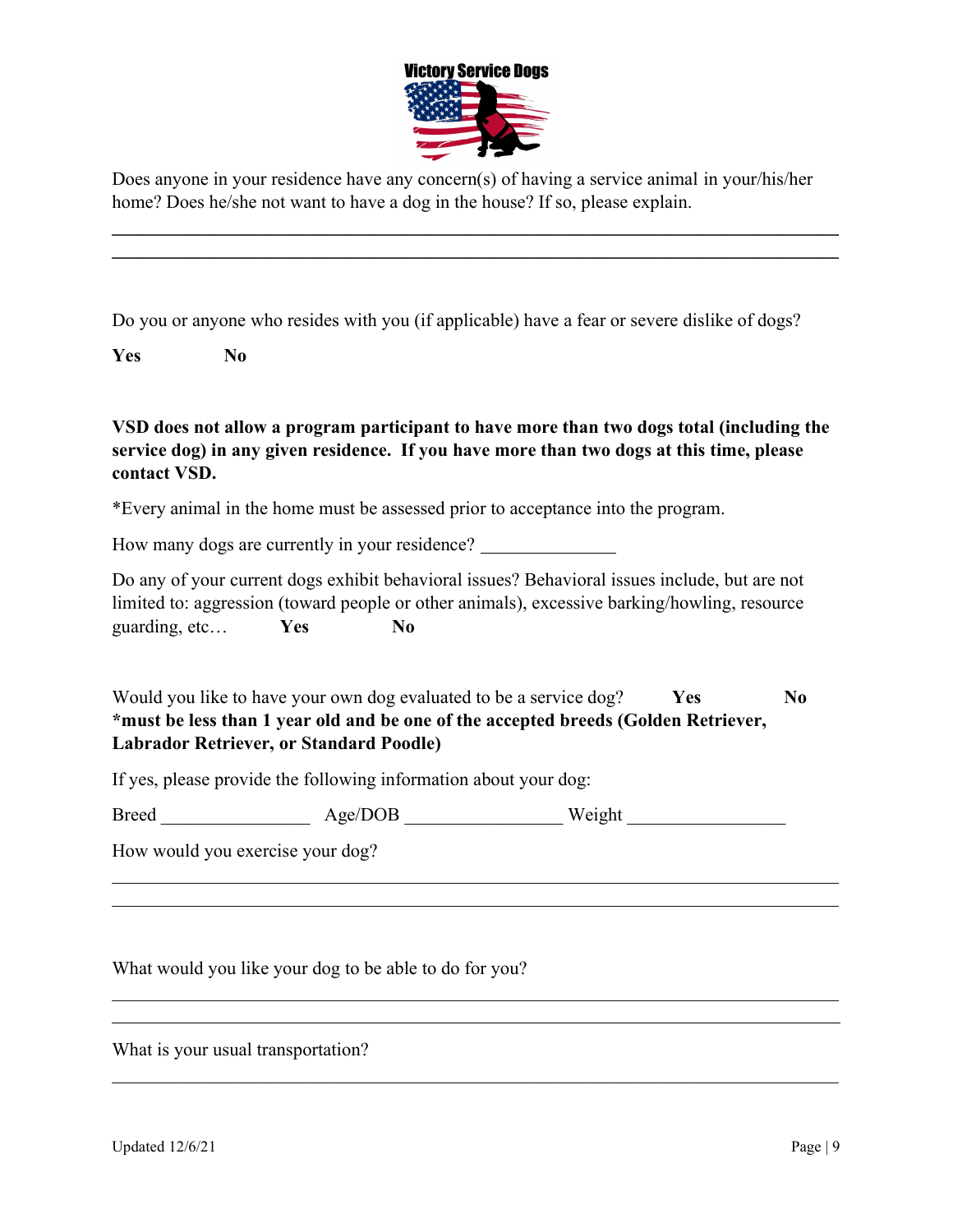

## Dog Care/Support System and References

Do you feel that you have a good support system for unexpected instances, i.e. hospitalization?

#### Yes No

List two contacts that are able to take in your dog and provide care of your dog in an event of an emergency (Please have the individuals write a reference letter on your behalf, and include that they understand the responsibilities of caring for your dog in emergency situations):

| Name:  | <u> 1980 - John Stein, mars and de Britain (b. 1980)</u>                                                             |  |  |
|--------|----------------------------------------------------------------------------------------------------------------------|--|--|
| Phone: | <u> 1980 - Jan Samuel Barbara, martin da shekara tsara mashrida a shekara tsara mashrida a shekara tsara tsara m</u> |  |  |
| Email: | <u> 1989 - Jan Samuel Barbara, margaret e populari e populari e populari e populari e populari e populari e popu</u> |  |  |
|        |                                                                                                                      |  |  |
| Name:  |                                                                                                                      |  |  |
| Phone: | <u> 1980 - Jan Samuel Barbara, margaret e populari e populari e populari e populari e populari e populari e popu</u> |  |  |
| Email: | <u> 1980 - Jan Samuel Barbara, margaret e populari e populari e populari e populari e populari e populari e popu</u> |  |  |
|        |                                                                                                                      |  |  |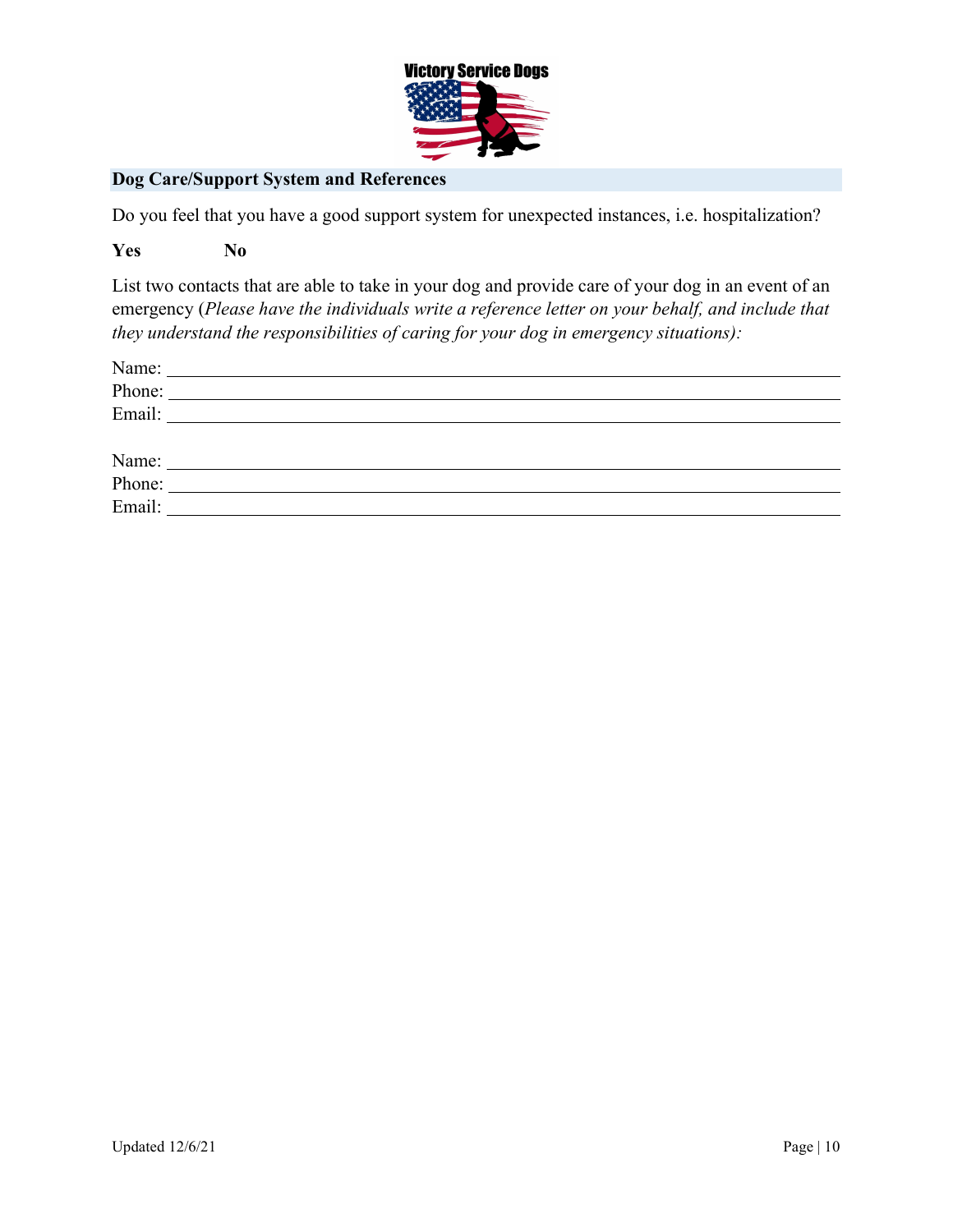

## SECTION 4 – FINANCIALS AND TRAINING COMMITMENT

Victory Service Dogs requires a non-refundable enrollment application fee of \$75 to cover the costs of processing your application, Veteran review board, matching you with a dog, and providing permanent tags and patches if you and a dog enter our training program.

We estimate the annual cost of dog ownership to be between \$1,500 - \$2,000 per year. Do you feel you can assume the financial responsibility of dog ownership, to include housing/bedding, food, pet insurance and veterinary costs? Yes No

Veterans are accountable for attending training and unexcused absences may result in additional charges to the client, and/or removal from the program. Will you be able to commit to recurring, weekly training that may occur over a period of 18 - 24 months, based on the level of training required? Yes No

Will you be able to commit to doing homework with your service dog in-training as instructed by VSD's trainers and attend public locations for service dog training/testing?

Yes No

Please understand it may take as long as one year to be matched with a service dog prospect and begin training, but we need to know if you could start soon if capacity allows.

Will you be available to start the program in approximately 90 days?  $Yes$  No

How would you respond to the challenges of having a PTSD Service Dog in public, where there might be questions as to the certification and ability to be allowed in establishments? How would you respond and what would you say?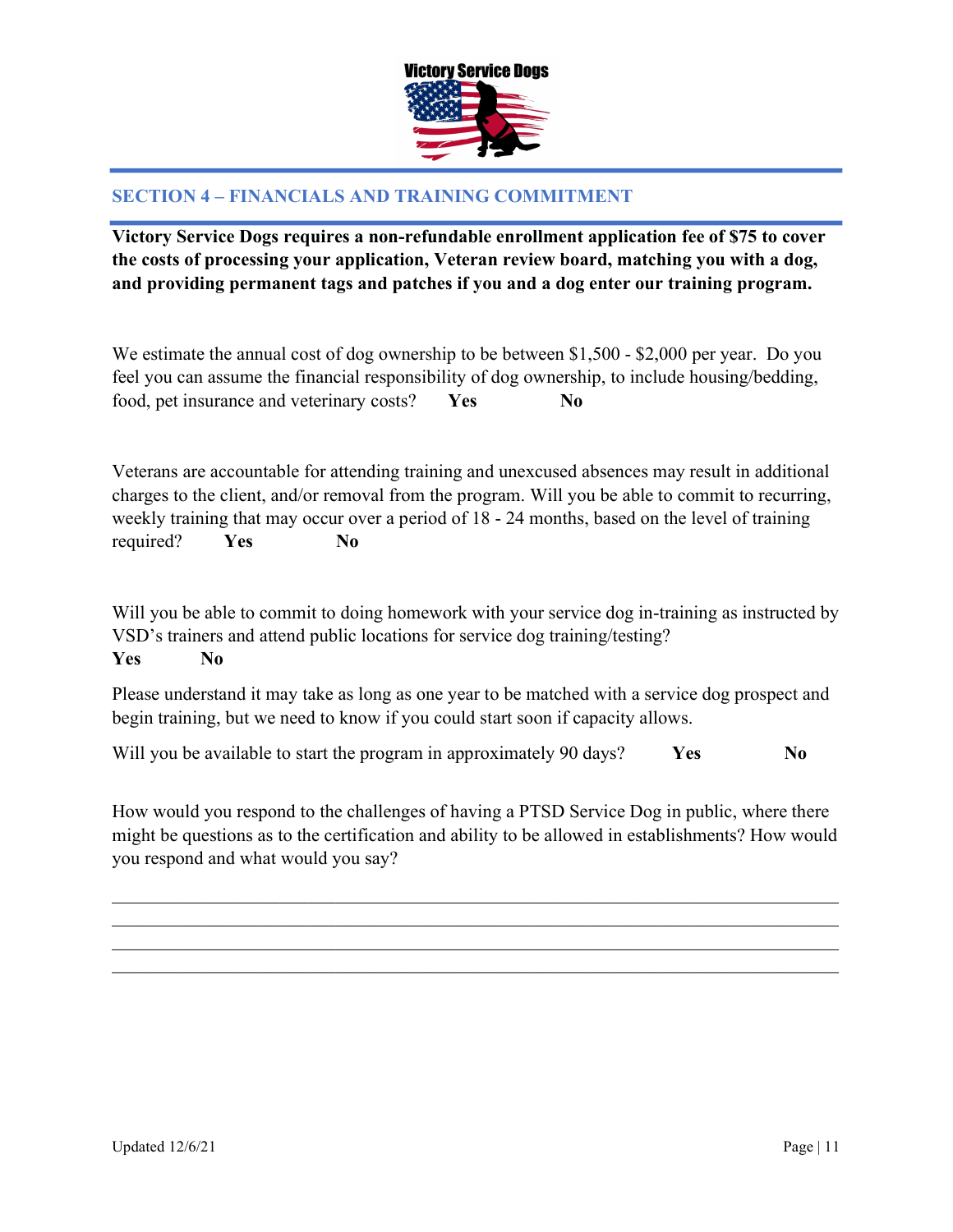

## SECTION 5 – MEDIA RELEASE

Victory Service Dogs periodically uses electronic, traditional media (i.e., photography, video, audio, testimonial(s) and social media) for publicity and/or educational purposes.

By my signature, on this form, I acknowledge receipt of this document and give permission to Victory Service Dogs and its designees to use such reproductions for educational and/or publicity purposes in perpetuity without further consideration for me. I have read the above release and am aware of its contents.

| Signature:                                            | Date:     |
|-------------------------------------------------------|-----------|
| Print Name:                                           | Initials: |
| Witness Signature:                                    | Date:     |
| Print Name:                                           | Initials: |
| Signatures must be hand signed and not electronically |           |

### SECTION 6 – ACKNOWLEDGEMENT

Victory Service Dogs is a non-profit organization and relies on donations to train our service dogs. It takes approximately two years to train a service dog and the cost for this training to the Veteran/FR is \$0. Due to each dog trained costing VSD up to \$20,000, Victory Service Dogs must have the best interest of the service dog in mind when placing that service dog with a Veteran/FR. Applicants are not required to participate in any fundraising or public relations activities without their expressed and voluntary involvement. Therefore, Victory Service Dogs reserves the right to approve/deny a Veteran at any stage of the process in acquiring a Victory Service Dog. We also reserve the right to remove a placed dog that was matched to a client if it is deemed necessary by staff. While VSD does not anticipate any of the above-mentioned problems, we must inform all applicants of these possibilities.

| I have read the above release and am aware of its contents. |           |
|-------------------------------------------------------------|-----------|
|                                                             | Date:     |
|                                                             | Initials: |
|                                                             | Date:     |
| Print Name:                                                 | Initials: |
| Signatures must be hand signed and not electronically       |           |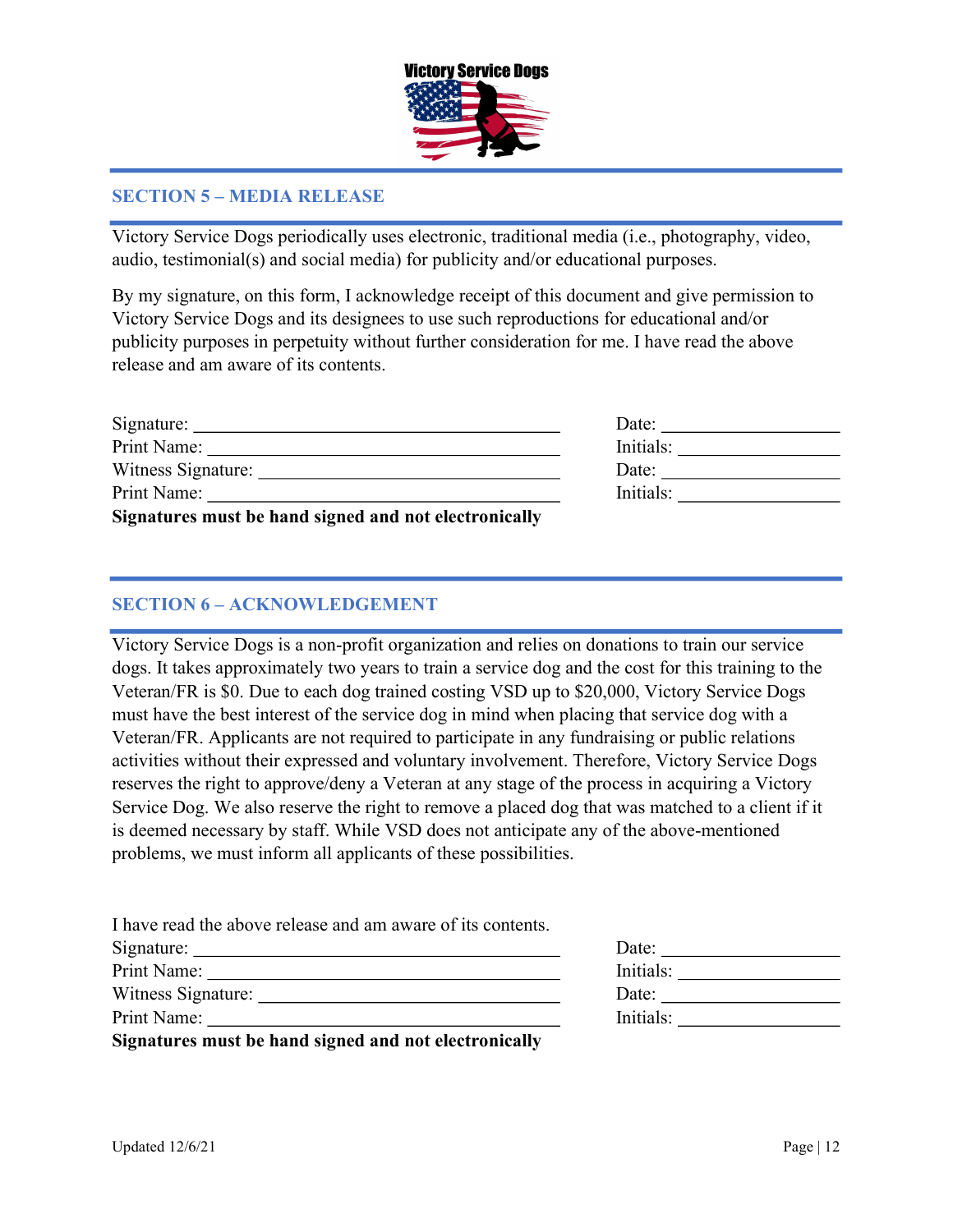

## SECTION 7 – HIPPA AUTHORIZATION FOR RELEASE OF INFORMATION

Victory Service Dogs is fully committed to compliance with HIPPA guidelines, located at www.hhs.gov by: 1. Providing appropriate security for service dog Veteran/FR's PHI. 2. Protecting the privacy of Veteran/FR's medical information. 3. Providing our Veterans/FR's, with proper access, to the medical portion of their application. 4. Appropriately maintaining our Veteran/FR's information in compliance with national standards. If you have any questions or concerns, please bring them to the attention of VSD staff.

ACKNOWLEDGEMENT PROMISE OF PRIVACY TO VETERAN'S PERSONAL HEALTH INFORMATION (PHI) 5 | Page Applicant Authorization for Use and Disclosure of Protected Health Information: By signing, I authorize Victory Service Dogs to use and/or disclose certain protected health information (PHI) about me to any business associate Victory Service Dogs deems necessary beginning with the application process, including service dog training and placement, and ending with termination with Victory Service Dogs. This authorization permits Victory Service Dogs to use and/or disclose the following individually identifiable health information about me: All personal health information relevant to relationship between applicant and Victory Service Dogs. Limited release of information (only as described below):

 $\mathcal{L}_\mathcal{L} = \mathcal{L}_\mathcal{L} = \mathcal{L}_\mathcal{L} = \mathcal{L}_\mathcal{L} = \mathcal{L}_\mathcal{L} = \mathcal{L}_\mathcal{L} = \mathcal{L}_\mathcal{L} = \mathcal{L}_\mathcal{L} = \mathcal{L}_\mathcal{L} = \mathcal{L}_\mathcal{L} = \mathcal{L}_\mathcal{L} = \mathcal{L}_\mathcal{L} = \mathcal{L}_\mathcal{L} = \mathcal{L}_\mathcal{L} = \mathcal{L}_\mathcal{L} = \mathcal{L}_\mathcal{L} = \mathcal{L}_\mathcal{L}$ 

I elect to opt out of the release of my personal health information. The information listed above may be used or disclosed for, but not limited to, the following purpose(s), unless Veteran/FR has elected to opt out of releasing personal health information: Media publications, marketing promotions, determination of eligibility, customized training, service dog placement, grant writing, and fundraising purposes. The purpose(s) is/are provided so that I can make an informed decision whether to allow release of the information. This authorization will expire on: \_\_\_\_\_\_/\_\_\_\_\_\_/\_\_\_\_\_\_\_\_\_\_\_\_. I do not have to sign this authorization to receive consideration from Victory Service Dogs. In fact, I have the right to refuse to sign this authorization. When my information is used or disclosed pursuant to this authorization, it may be subject to disclosure by the recipient and may no longer be protected by the federal HIPPA Privacy Rule. I have the right to revoke this authorization, in writing, except to the extent that the practice has acted in reliance upon this authorization. My written revocation must be submitted to Victory Service Dogs, 770 Wooten Rd. Suite 103, Colorado Springs, CO 80915. I acknowledge receipt and understanding of this HIPPA Authorization for Release of Information.

| Signature:                                            | Date:     |  |
|-------------------------------------------------------|-----------|--|
| Print Name:                                           | Initials: |  |
| Signatures must be hand signed and not electronically |           |  |